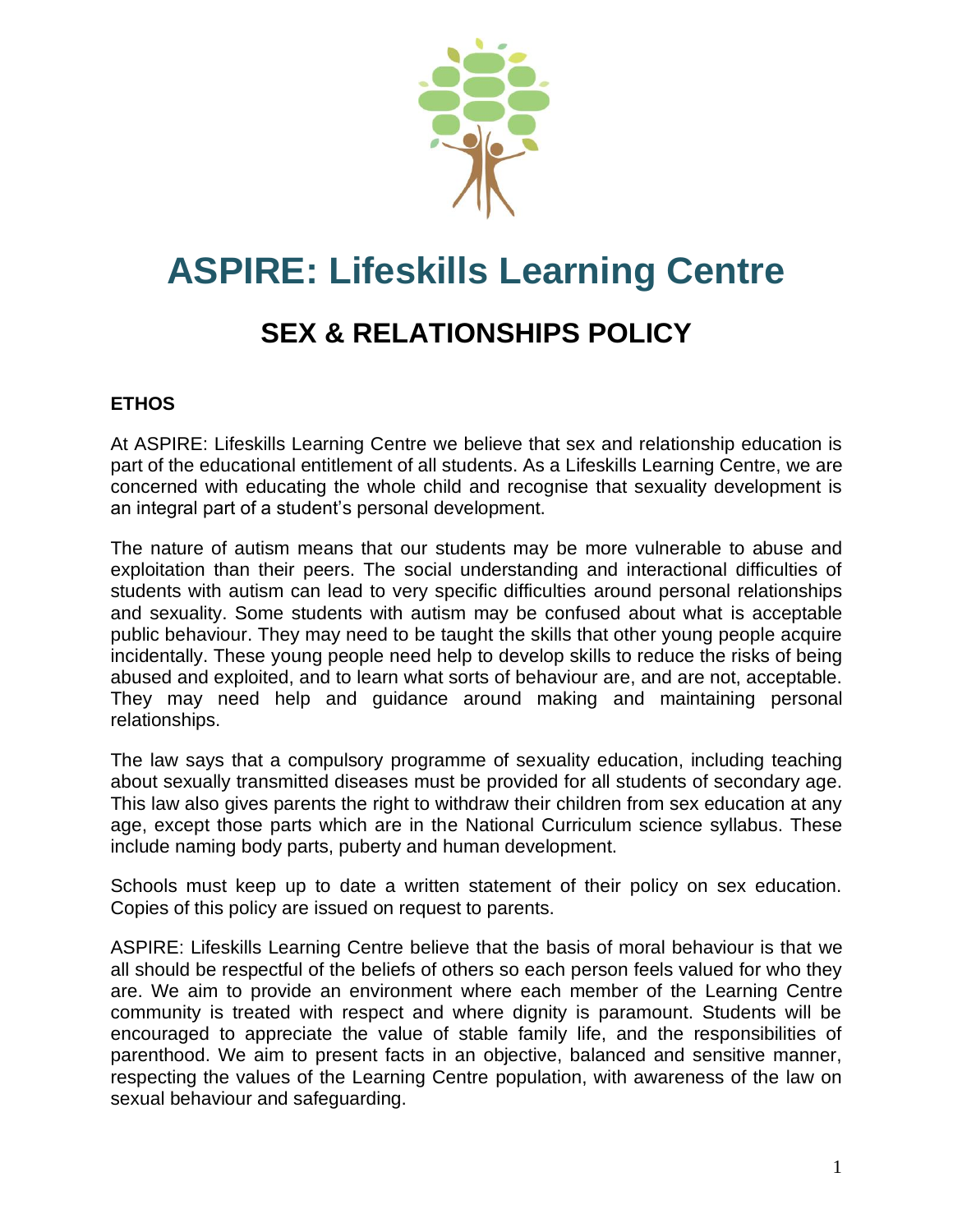# **STATUTORY REQUIREMENTS**

As a secondary provision we must provide RSE to all students as per section 34 of the [Children and Social work act 2017.](http://www.legislation.gov.uk/ukpga/2017/16/section/34/enacted)

However, parents have the right to withdraw their children from the non-statutory/nonscience components of sex education within RSE up to and until 3 terms before the child turns 16. After this point, if the child wishes to receive sex education rather than being withdrawn, the school will arrange this, unless there are exceptional circumstances where it is agreed with parents and school where this would not be in the best interest of the student at this time.

A copy of withdrawal requests will be placed in the student's educational record. The headteacher will discuss the request with parents and take appropriate action.

At ASPIRE: Lifeskills, we teach RSE as set out in this policy.

# **EQUAL OPPORTUNITIES:**

We strive to make the sexuality education programme relevant and accessible to all students regardless of age, culture, disability, gender, sexual orientation, religion or social class. See The resources we use reflect the multicultural society in which we live and we will not reinforce stereotypes. We will challenge prejudice.

### **AIMS**

The aims of sex and relationship education are to:

- Provide a framework in which sensitive discussions can take place
- Prepare students for puberty, and give them an understanding of sexual development and the importance of health and hygiene
- Help students develop feelings of self-respect, confidence and empathy
- Create a positive culture around issues of sexuality and relationships
- Teach students the correct vocabulary to describe themselves and their bodies
- To enable cross curricular and holistic opportunities that empower students to effectively communicate, problem-solve and engage with the wider world.
- Give students information, help them acquire the skills and offer them the support they will need to meet the challenges and demands of life in the community
- Improve self-esteem among our young people. We believe that a major part of human dignity is about feeling good about oneself. As people with autism often have low self esteem we consider this element of sex education vital if young people are to develop caring relationships and not exploit or be exploited by others
- Support all students to extend their skills in communicating about sexuality issues; to help them access information and to enable them to express themselves most appropriately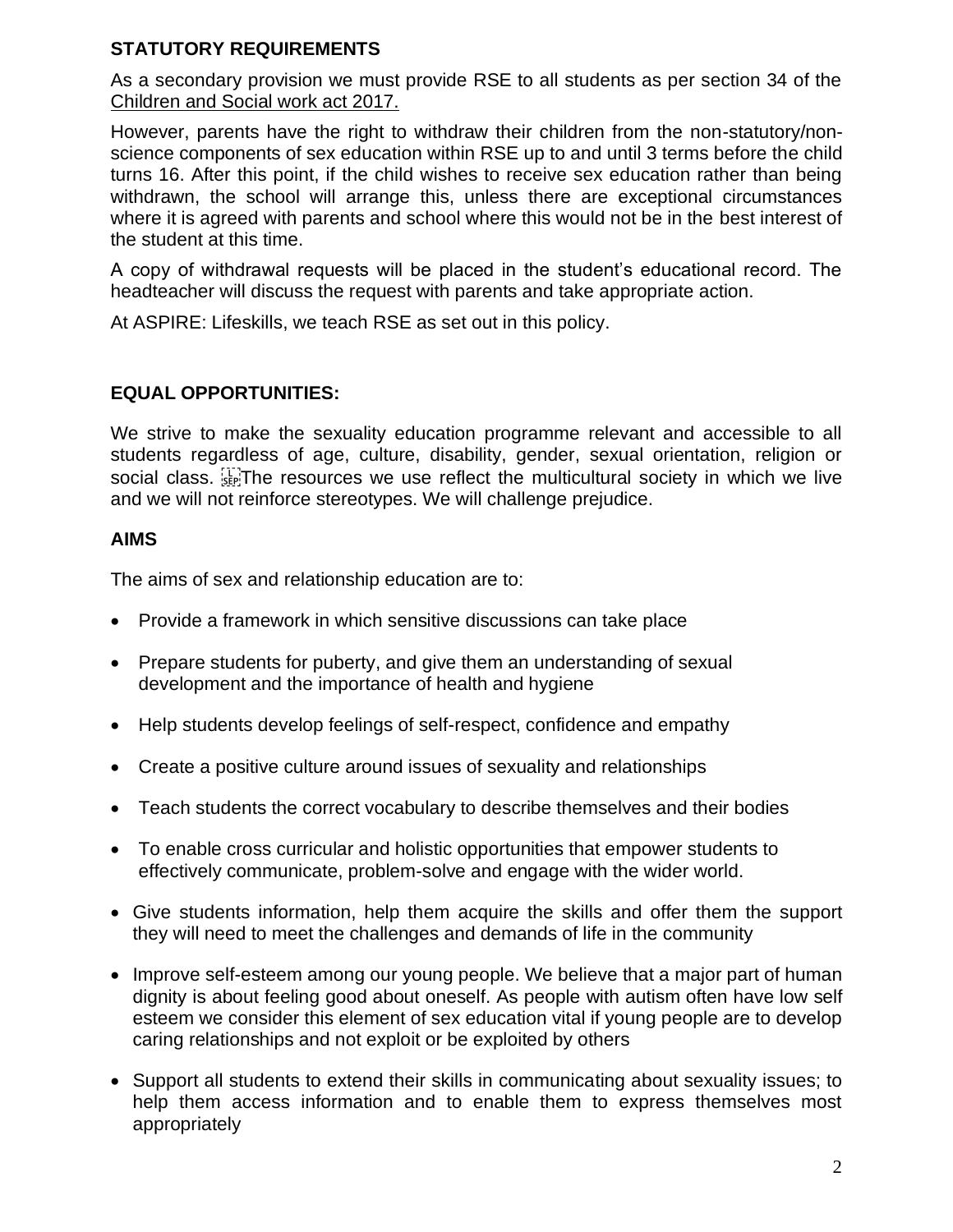- Improve the students' awareness of their own body, how it changes at different times of life and how these changes can best be dealt with
- Support the students to identify and understand their emotions and help them develop the skills to manage them
- Help the young person develop healthy and respectful friendships and relationships
- Support students to foster an understanding of and a healthy attitude to human sexuality and relationships in a moral, social and spiritual framework
- Help the young person to understand how relationships are formed, maintained and sometimes ended
- Establish an awareness of the importance of stable family life and the responsibilities of parenthood
- Develop a respect for diversity and the need to avoid prejudice and discrimination

# **ROLES & RESPONSIBILITIES**

ASPIRE: Lifeskills Directors' responsibilities:

• Ratify and regularly review this policy to ensure it conforms to relevant law and guidance

The Head Teacher's responsibilities;

- Ensure all relevant staff are aware of this policy, receive appropriate professional development; and ensure that local procedures are followed
- To inform parents of this policy, curriculum content and their right to withdraw their child
- To engage outside agencies to support the teaching of sex and relationship education in the Learning Centre

Responsibilities of Staff;

- To enable and support students to understand the content of the curriculum
- To provide a safe and secure environment where students feel able to discuss and seek support on issues relating to sex and relationships

Responsibilities of ASPIRE: Lifeskills Learning Centre's Students;

• To treat others with respect and follow agreed rules

Responsibilities of Parents and Carers;

• To work in close partnership with the Learning Centre and their child to address key issues relating to sex and relationship education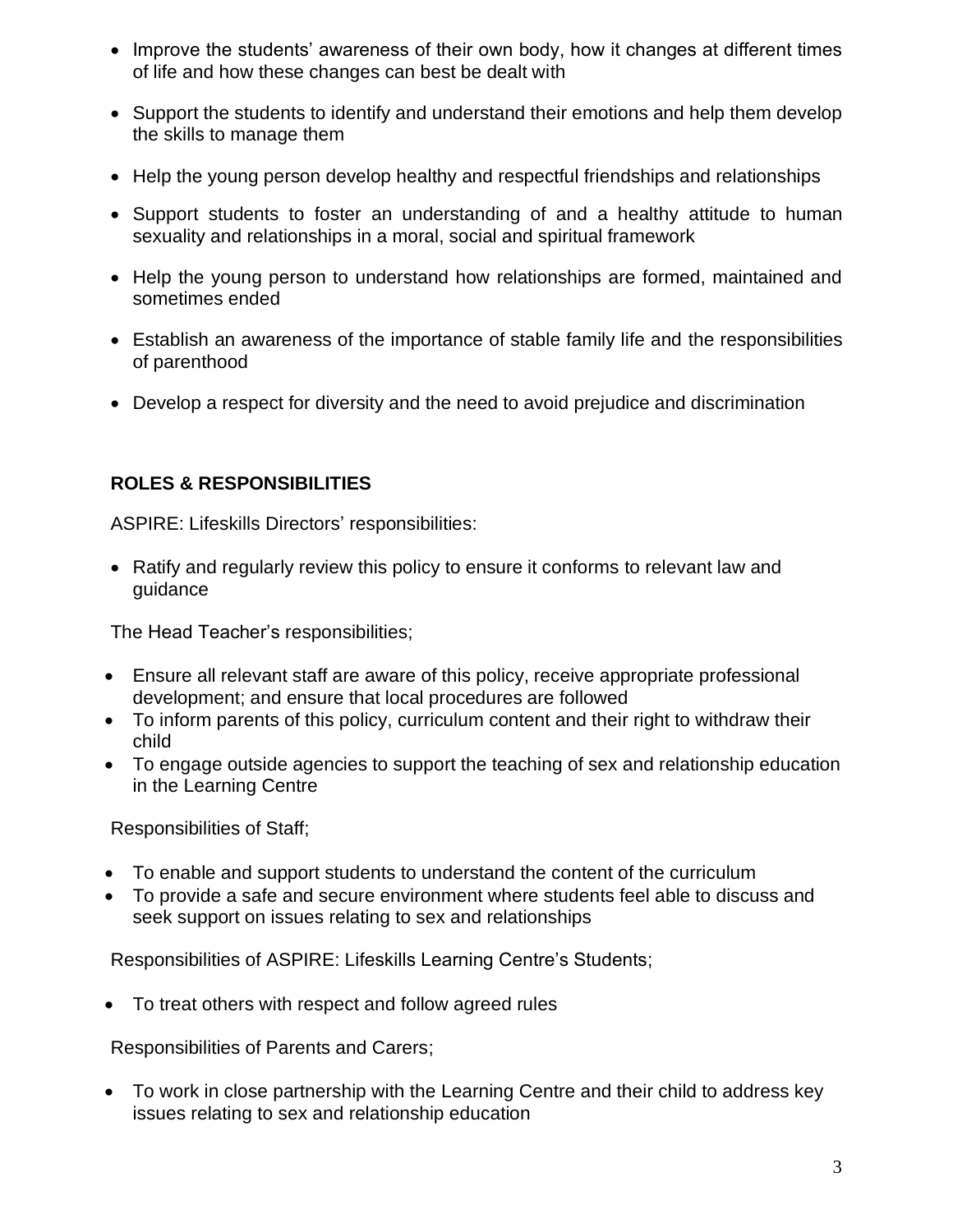# **ORGANISATION OF SEX AND RELATIONSHIP EDUCATION PROGRAMME:**

RSE is taught within the personal, social, health and economic (PSHE) education curriculum. The subject will be taught in conjunction with colleagues from external agencies. Students respond well to specialist input and we value greatly the health care team's contribution to sex education. We ensure that all visiting speakers are familiar with the Learning Centre's Sex and Relationships Education Policy and that their philosophy is compatible with that of the school.

Within the curriculum students are taught about safeguarding in school. The following areas are among those addressed in Relationships and Sex Education and Health Education and in the wider curriculum-

- Bullying (including Cyberbullying)
- Peer on peer abuse, including sexual abuse and harassment
- Drugs, alcohol and substance misuse (including awareness of County Lines and the Criminal Exploitation of children where appropriate)
- Online safety
- The danger of meeting up with strangers
- Domestic Abuse
- Healthy Relationships / Consent
- (so called) Honour Based Abuse issues e.g. forced marriage, Female Genital Mutilation (FGM)
- Sexual exploitation of children (CSE), including online
- Child criminal exploitation (including cybercrime)
- Preventing Extremism and Radicalisation
- Emotional wellbeing

These areas of learning are taught within the context of family life taking care to ensure that there is no stigmatisation of children based on their home circumstances (families can include single parent families, LGBT parents, families headed by grandparents, adoptive parents, foster parents/carers amongst other structures) along with reflecting sensitively that some children may have a different structure of support around them (for example: looked after children or young carers).

### **GROUPINGS**

Sex and relationships education will be taught mainly in mixed classes of boys and girls, although certain issues, such as personal hygiene, will be discussed in single - sex groups. Boys and girls generally need to be taught the same material to encourage greater understanding, appreciation and respect for each other, as well as to ensure that important information is provided for all, irrespective of gender. Work within smaller groups or individuals may be required for students' specific needs. Staff will judge when students are ready to move on to more specific work on sexuality and sexual relationships. Some of these areas may be dealt with on a 1:1 basis. These include:

- Masturbation and the related feelings
- Sexual intimacy and relationships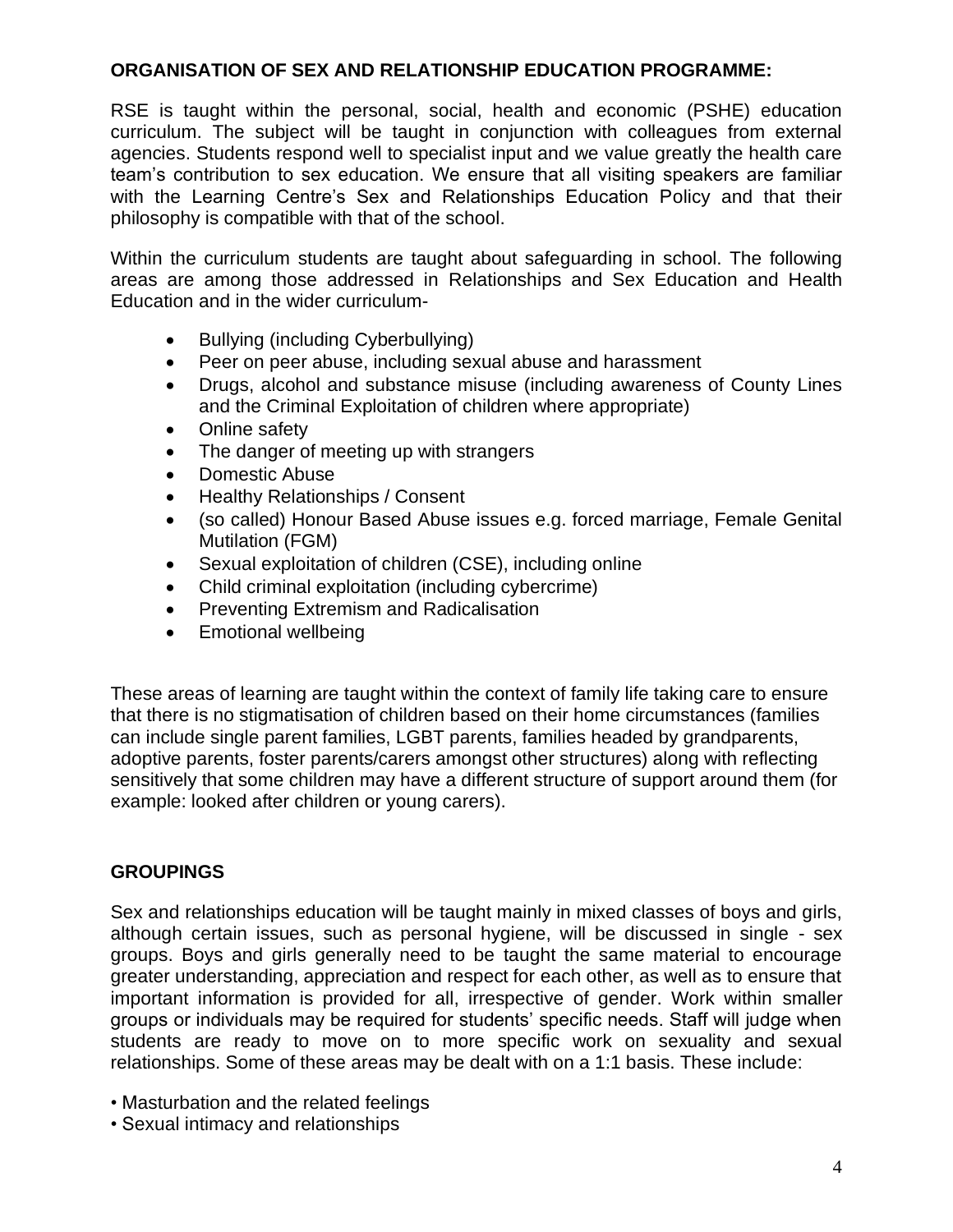- Sexual preference
- Pregnancy and birth
- Safer sex and contraception

# **RESOURCES**

Resources for supporting the teaching of SRE are selected very carefully and are only used with the approval from the Head Teacher. Clear and unambiguous images are important when teaching about sexual matters. The resources will be targeted for each key stage and then into topic areas. ASPIRE: Lifeskills has adopted the PSHE Association programme of study to ensure the statutory guidance is comprehensively covered in the following three areas: Health and Wellbeing, Relationships, and Living in the Wider World.

# **SAFEGUARDING AND PROCEDURES:**

As identified in the updated Keeping Children Safe in Education (KCSIE) 2019 statutory guidance, which was published on  $2^{nd}$  September 2019, the guidance sets out the legal duties we must follow to safeguard and promote the welfare of children and young people under the age of 18 in our School and paragraph 89 (Opportunities to Teach Safeguarding) has been updated to reflect the new requirements for Relationships Education, Relationships and Sex Education and Health Education.

ASPIRE: Lifeskills adopts an open and accepting attitude towards students as part of its responsibility for pastoral care. Staff encourage students and parents to feel free to talk about any concerns and to see school as a safe place when there are difficulties. Student's worries and fears will be taken seriously and they are encouraged to seek help from members of staff.

In addition ASPIRE: Lifeskills includes in the curriculum activities and opportunities for PSHE / Citizenship / Relationships Education, Relationships and Sex Education and Health Education which equip students with the skills they need to stay safe from abuse (including online and other contexts children are in), and to know to whom they can turn for help. A pastoral team also supports students in 1:1 wellbeing session that are both timetabled and as need arises for each student.

# **Working in partnership with the family and information sharing**

As identified in the updated Keeping Children Safe in Education (KCSIE) 2019 statutory guidance, which was published on 2<sup>nd</sup> September 2019, the guidance sets out the legal duties we must follow to safeguard and promote the welfare of children and young people under the age of 18 in our School and paragraph 89 (Opportunities to Teach Safeguarding) has been updated to reflect the new requirements for Relationships Education, Relationships and Sex Education and Health Education

Parents and carers usually know their children best and should be involved at the earliest opportunity when safeguarding concerns are identified to explore any worries that they have so that they can be helped to reduce these to safeguard the child/young person. Parents should be involved at the earliest opportunity unless to do so would prejudice the safety of the child/young person. Information sharing and confidentiality will comply with both Keeping Children Safe in Education (KCSIE) 2019 statutory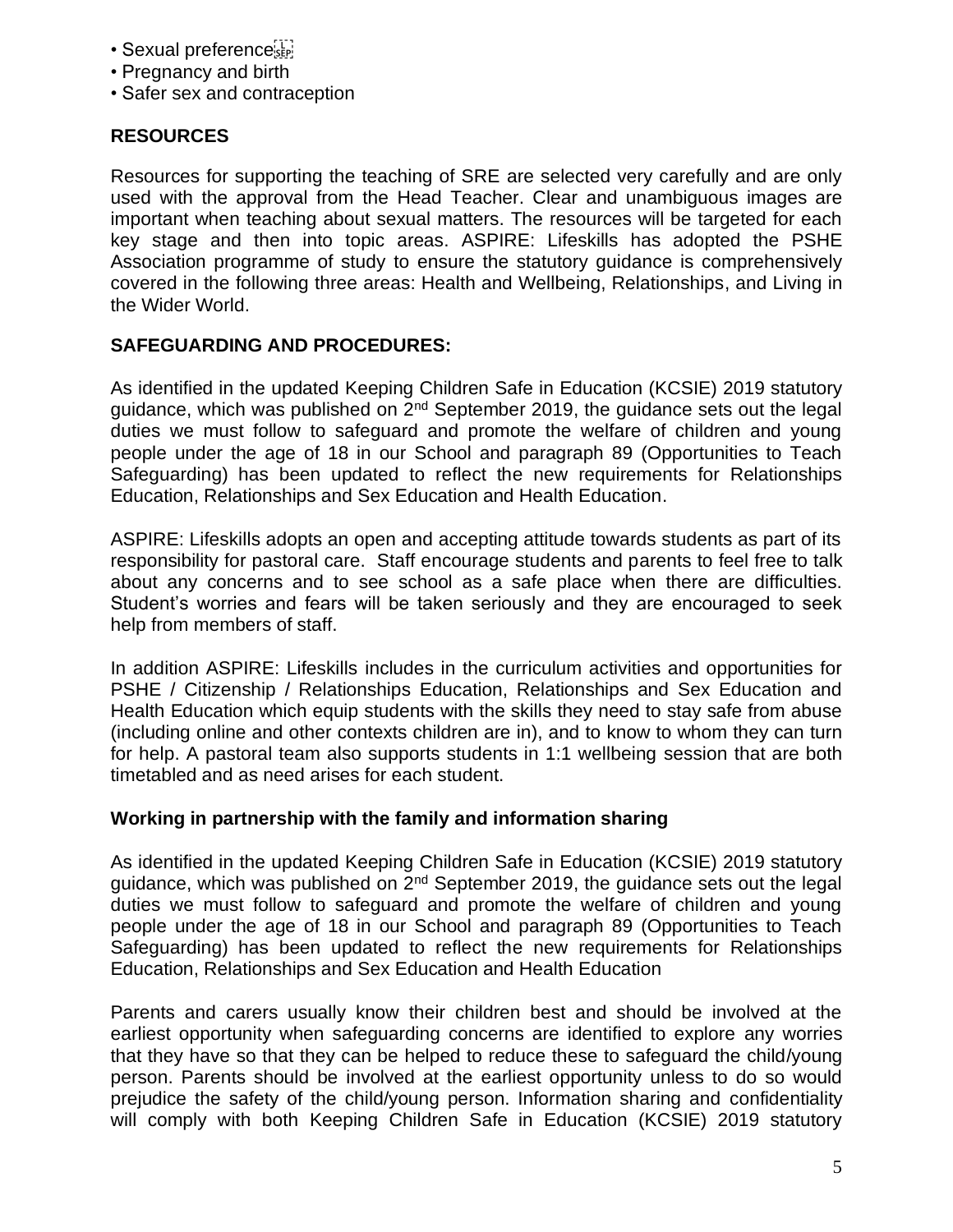guidance and GDPR and the Data Protection Act 2018 and comply with the rules for sharing information.

Safeguarding procedures will be invoked if students make disclosures of possible abuse or any other disclosure that raise concerns for the welfare of children and young people under the age of 18. As with all issues surrounding abuse or other matters that raise concern for the child/young person's welfare, staff will follow safeguarding procedures and maintain appropriate confidentiality whilst taking the necessary action to ensure the student's safety to promote the welfare of the child/young person. At the same time students will be offered sensitive and appropriate support.

# **INVOLVING PARENTS:**

We aim to provide information for parents about the health-related topics covered during each key stage and itemise what is covered with each year group. Where pubertyrelated changes are being taught parents will be informed about the content to be covered beforehand and they will be invited to the school to review the materials to be used with the students.

At times moral and ethical issues may arise which require clarification for the students. When these questions arise within a National Curriculum subject or at pastoral times, as long as discussion takes place within the context of the subject, it will not be deemed to be part of the sex education programme and therefore not subject to the parental right of withdrawal.

# **COMPLAINTS PROCEDURE:**

Any complaint about the sex education curriculum should be made to the ASPIRE: Lifeskills Learning Centre's Director, in line with the Learning Centre's Complaints Policy and Procedure.

### **PROCEDURES FOR POLICY MONITORING AND EVALUATION:**

This policy will be reviewed annually, by members of the SLT, and other key staff (possibly external). Parental feedback will also be taken into account. This will include an evaluation of current resources, staff training and implementation of the programme at each key stage.

# **CRITERIA FOR SUCCESS**

- Policy remains compliant with all law and guidance

- Review of policy and SRE curriculum finds it to be appropriate to the needs of students in the Learning Centre.

# **LINKS TO OTHER DOCUMENTS AND POLICIES**

Sex and Relationship Education Guidance (DfEE 2000) to be updated 2020

Education Act 2011

PSHE & Citizenship Policy

Safeguarding Policy